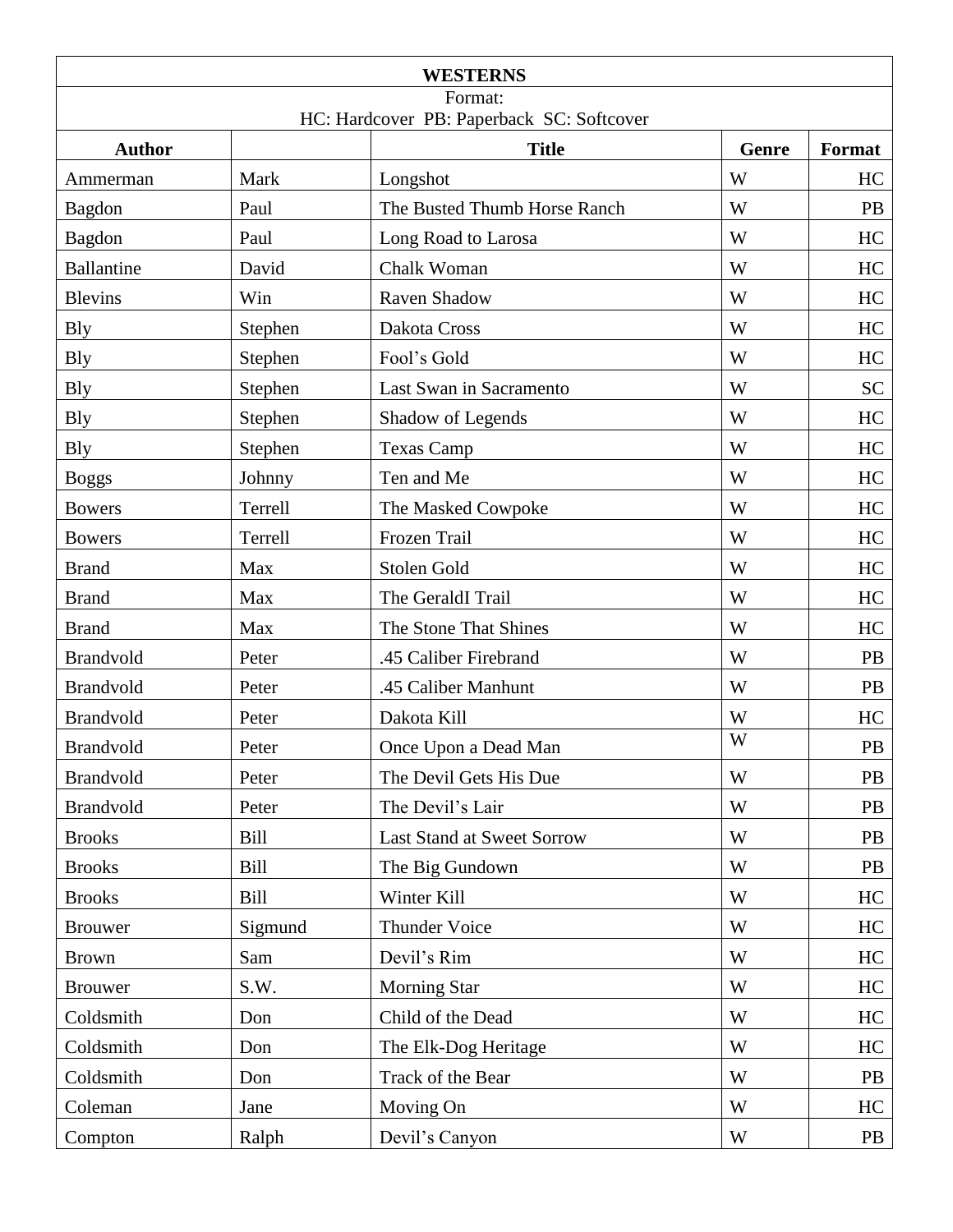| Compton   | Ralph       | For the Brand                       | W | PB        |
|-----------|-------------|-------------------------------------|---|-----------|
| Compton   | Ralph       | Nowhere, TX                         | W | PB        |
| Compton   | Ralph       | The California Trail                | W | PB        |
| Compton   | Ralph       | The Winchester Run                  | W | <b>PB</b> |
| Conwell   | Kent        | Chimney of Gold                     | W | PB        |
| Cotton    | Ralph       | Webb's Posse                        | W | PB        |
| Curtis    | <b>Jack</b> | No Mercy                            | W | HC        |
| Dunlap    | Phil        | <b>Ambush Creek</b>                 | W | HC        |
| Edgerton  | Clyde       | Redeye                              | W | HC        |
| Eickhoff  | Randy       | And Not to Yield                    | W | HC        |
| Estleman  | Loren       | Port Hazard                         | W | HC        |
| Estleman  | Loren       | The Adventures of Johnny Vermillion | W | HC        |
| Estleman  | Loren       | The Book of Murdock                 | W | HC        |
| Estleman  | Loren       | The Branch and the Scaffold         | W | HC        |
| Estleman  | Loren       | The Master Executioner              | W | HC        |
| Estleman  | Loren       | <b>White Desert</b>                 | W | HC        |
| Farrell   | Cliff       | Desperate Journey                   | W | HC        |
| Fenady    | Andrew      | There Came a Stranger               | W | HC        |
| Gorman    | Ed          | <b>Ghost Town</b>                   | W | PB        |
| Gorman    | Ed          | Vandetta                            | W | PB        |
| Grove     | Fred        | Destiny Valley                      | W | HC        |
| Grove     | Fred        | Into the Far Mountains              | W | HC        |
| Haseloff  | Cynthia     | The Kiowa Verdict                   | W | HC        |
| Haseloff  | Cynthia     | Man Without Medicine                | W | HC        |
| Hawkins   | Doug        | <b>Blood Rendezvous</b>             | W | PB        |
| Hirt      | Douglas     | Deadwood                            | W | PB        |
| Hirt      | Douglas     | The Wrong Man                       | W | PB        |
| Hogan     | Ray         | Stonebreaker's Ridge                | W | HC        |
| Howard    | Robert      | The End of the Trail                | W | HC        |
| Johnstone | William W.  | <b>Outlaw Country</b>               | W | <b>PB</b> |
| Johnstone | William W.  | Remington 1894                      | W | PB        |
| Johnstone | William W.  | The Wicked Die Twice                | W | PB        |
| Jones     | Douglas     | This Savage Race                    | W | HC        |
| Jones     | Douglas     | Deadville                           | W | HC        |
| Jordan    | Robert      | <b>Cheyenne Raiders</b>             | W | HC        |
| Kammen    | Robert      | The Jinglebob Man                   | W | <b>PB</b> |
| Lacy      | Al          | <b>Blizzard</b>                     | W | SC        |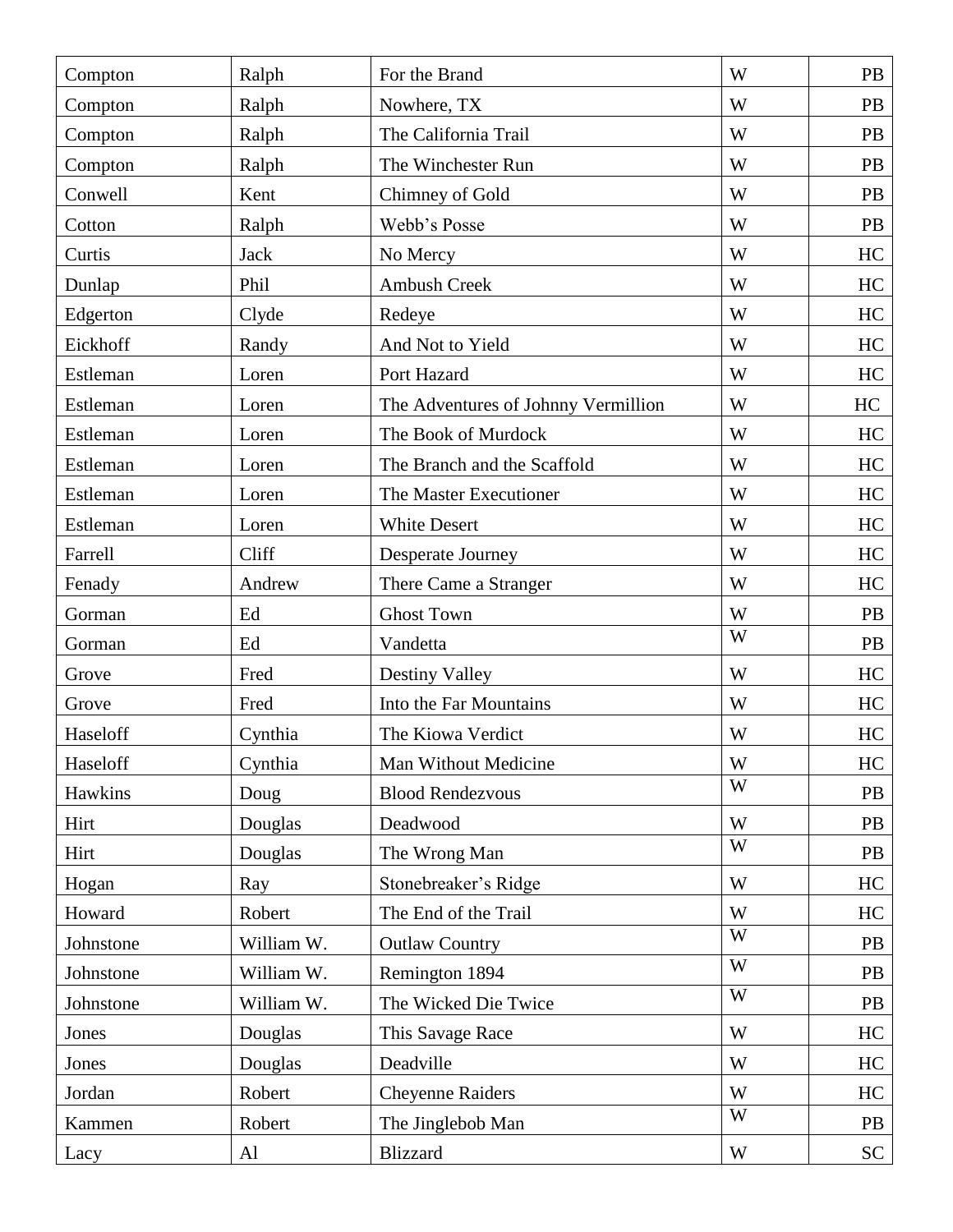| Lacy          | A <sub>1</sub> | Circle of Fire                                                             | W | <b>SC</b> |
|---------------|----------------|----------------------------------------------------------------------------|---|-----------|
| Lacy          | Al             | Legacy                                                                     | W | SC        |
| Lacy          | A <sub>1</sub> | <b>Silent Abduction</b>                                                    | W | <b>SC</b> |
| Lacy          | AI             | Tears of the Sun                                                           | W | <b>SC</b> |
| Leonard       | Elmore         | Escape From Five Shadows, Last Stand at<br>Saber River, The Law at Randado | W | <b>SC</b> |
| Leonard       | Elmore         | The Bounty Hunters & Forty Lashes Less<br>One                              | W | <b>SC</b> |
| Leonard       | Elmore         | Valdez is Coming & Hombre                                                  | W | <b>SC</b> |
| Lodge         | Stephen        | Charley Sunday's Texas Outfit                                              | W | <b>SC</b> |
| McGuire       | Tim            | <b>Texas Pride</b>                                                         | W | PB        |
| McGuire       | Tim            | The Law of the Barbary Coast                                               | W | PB        |
| Moore         | John           | The Limits of Mercy                                                        | W | SC        |
| Morris        | Alan & Gilbert | <b>Tracks of Deceit</b>                                                    | W | <b>SC</b> |
| Mulford       | Clarence       | <b>Hopalong Cassidy</b>                                                    | W | PB        |
| Munn          | Vella          | Cheyenne Summer                                                            | W | HC        |
| Murray        | Earl           | <b>Blood and Bitter Wind</b>                                               | W | HC        |
| Nesbitt       | John           | <b>Black Hat Butte</b>                                                     | W | <b>PB</b> |
| Nesbitt       | John           | Not a Rustler                                                              | W | <b>PB</b> |
| Nesbitt       | John           | Rancho Alegre                                                              | W | PB        |
| <b>Norris</b> | Chuck          | The Justice Riders                                                         | W | HC        |
| O'Brien       | Dan            | The Indian Agent                                                           | W | <b>PB</b> |
| Overholser    | Wayne          | <b>Bitter Wind</b>                                                         | W | <b>PB</b> |
| Overholser    | Stephen        | Cold Wind                                                                  | W | HC        |
| Overholser    | Wayne          | Chumley's Gold                                                             | W | HC        |
| Paine         | Lauran         | Cache Canon                                                                | W | HC        |
| Parker        | F.M.           | The Predators                                                              | W | HC        |
| Paxon         | John           | A Golden Trail of Murder                                                   | W | HC        |
| Richardson    | H. L.          | The Devil's Eye                                                            | W | <b>SC</b> |
| Riefe         | <b>Barbara</b> | <b>Westward Hearts</b>                                                     | W | <b>SC</b> |
| Ritchie       | James          | The Wagon Wars                                                             | W | SC        |
| Russell       | Mary           | Epitaph                                                                    | W | <b>SC</b> |
| Schofield     | Susan          | Refugio, They Named You Wrong                                              | W | <b>SC</b> |
| Sharpe        | Jon            | The Trailsman                                                              | W | PB        |
| Sherman       | Jory           | The Baron Honor                                                            | W | HC        |
| Sherman       | Jory           | The Baron War                                                              | W | HC        |
| Sickels       | Noelle         | <b>Walking West</b>                                                        | W | HC        |
| Sneve         | Virginia       | Grandpa Was a Cowboy & an Indian                                           | W | HC        |
|               |                |                                                                            |   |           |